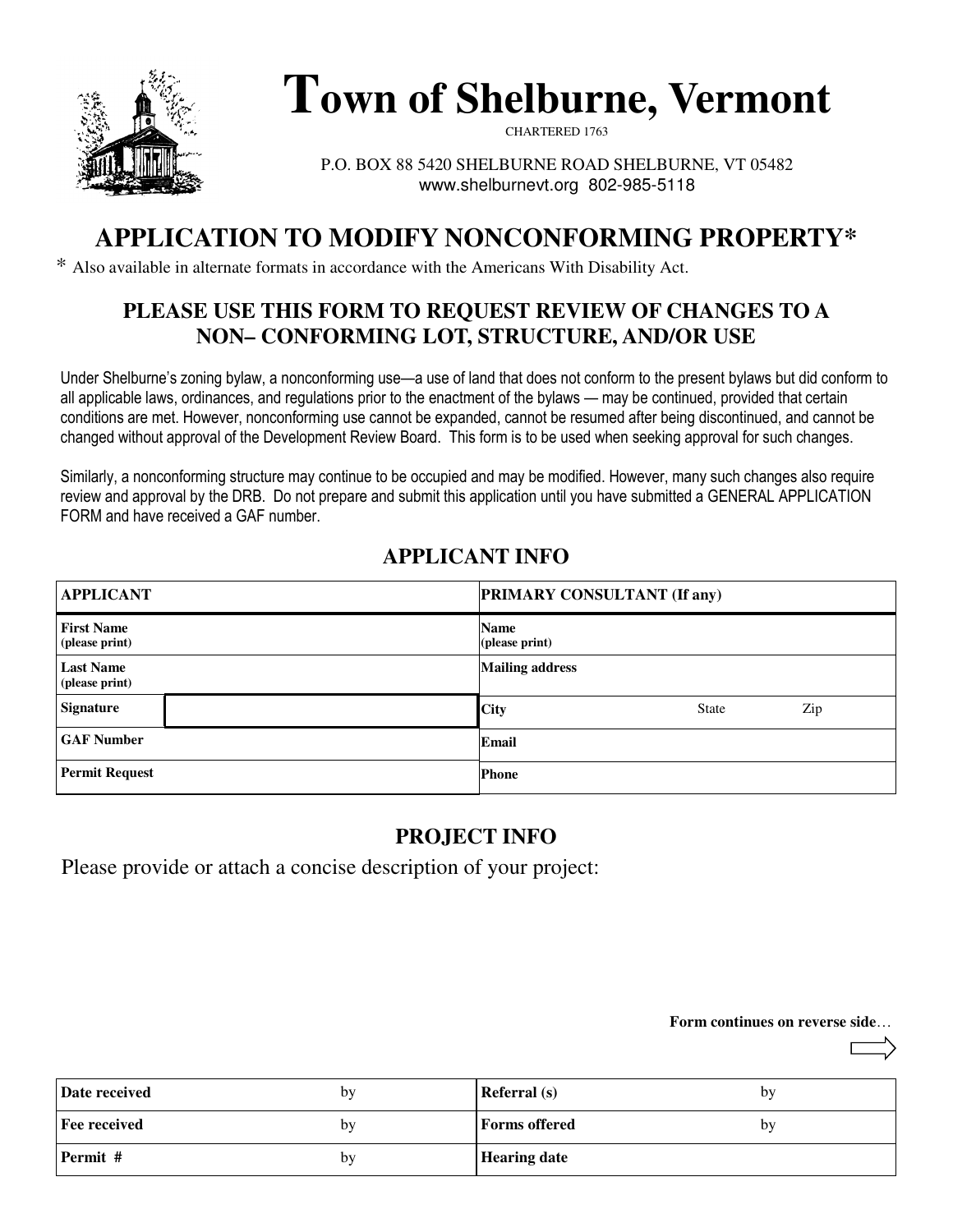# **APPLICATION TO MODIFY NONCONFORMING PROPERTY**

| NATURE OF PROJECT/PROPERTY                                                                                                            | <b>OCCUPANCY INFO</b>                                                             |
|---------------------------------------------------------------------------------------------------------------------------------------|-----------------------------------------------------------------------------------|
| Does project propose development of an                                                                                                | If project proposes change to non-                                                |
| undersized lot?                                                                                                                       | complying building, is building occupied?                                         |
| Does project propose modification of                                                                                                  | If structure is not occupied, has it been                                         |
| boundary of an undersized lot?                                                                                                        | damaged by fire or other unintended cause?                                        |
| Does project propose modification of a non-                                                                                           | If structure is not occupied, has it been                                         |
| complying sign (e.g. size, setback, lighting)                                                                                         | occupied within last 12 months?                                                   |
| Does project propose modification of a                                                                                                | If structure is not occupied, has it been                                         |
| mobile home in Mobile Home Park (MHP)?                                                                                                | occupied within last 24 months?                                                   |
| If project proposes change to mobile home                                                                                             | If structure not occupied, is it served by                                        |
| in MHP, will project meet 1920.4 B.2?                                                                                                 | electricity, water service, & sewer service?                                      |
| Is current use of property included in list of<br>allowed uses in applicable zoning district?                                         | Is structure actively offered for sale?<br>Approx. age of non complying structure |
| Will non-complying building be expanded?                                                                                              |                                                                                   |
| Will non-complying building be moved?                                                                                                 |                                                                                   |
| Will project result in changes to massing,<br>roof shape, entry arrangement, or<br>fenestration pattern of non complying<br>building? |                                                                                   |

### **CONFORMANCE WITH CRITERIA**

Applications proposing modification to non-complying property must meet several criteria contained in the zoning bylaw. The review process will tend to function more smoothly when you provide thorough responses to the following items.

If project proposes relocation of non-complying structure, describe or summarize and attach evidence that the new location results in the structure being as the **least nonconforming solution feasible on the site**, and that it is no more nonconforming than in the original location. Provide evidence that the encroachment (footprint and volume) are as **small as possible**.

If project proposes expansion of any portion of a non-complying structure, describe or summarize and attach evidence that the expansion or extension meets all applicable setback requirements for the district in which it is located (except in MU, CI, CIS, where may be expanded or extended if such expansion or extension does not extend any closer to Shelburne road than the existing structure) or if a mobile home in Mobile home park complies with 1920.4.B.2.

If project proposes renovation or rehabilitation of existing non-complying structure, describe or summarize and attach evidence that the project will not involve demolition of the structure?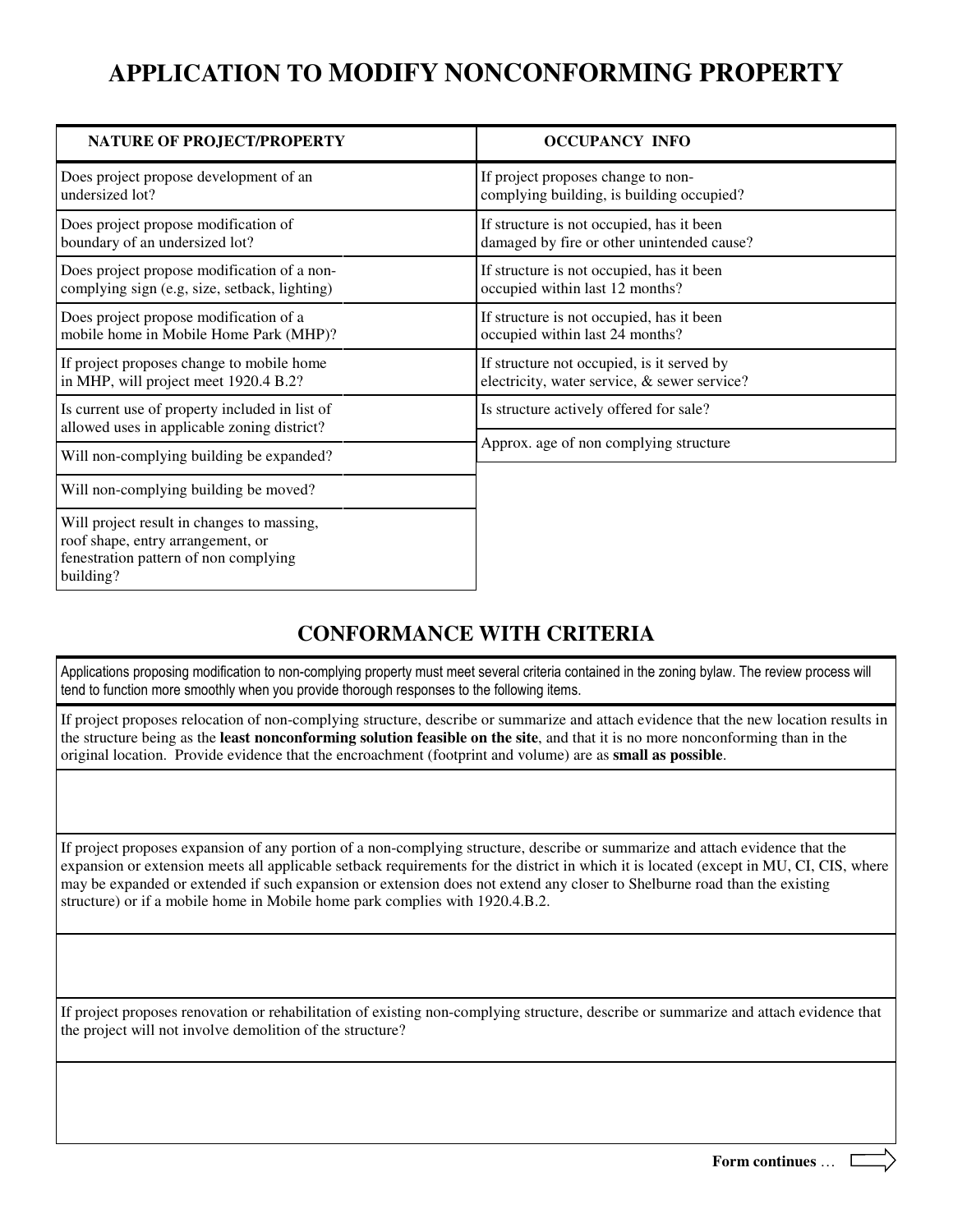# **APPLICATION TO MODIFY NONCONFORMING PROPERTY**

### **CONFORMANCE WITH CRITERIA, CONTINUED**

Applications proposing modification to non-complying property must meet several criteria contained in the zoning bylaw. The review process will tend to function more smoothly when you provide thorough responses to the following items.

If project proposes demolition and reconstruction of a non-complying structure, describe or summarize and attach evidence that....

...The total area of building footprint of the new or re-built building that extends into the required setback is no more than the total area of building footprint of the original building that extended into the required setback.

.

…The total floor area in the portion of the new or re-built building that extends into the required setback is no more than the total floor area of the portion of the original building that extended into the required setback. and

...The volume of the new or re-built building located above the maximum height limit is no more than the volume of the original building that was located above the maximum height limit.

If project proposes modification of a non-complying sign, describe or summarize and attach evidence that the modified sign will not .result in (A) increased sign area or height or (B) reduced setbacks (relocation closer to a property line or right-of-way), unless such nonconforming signs are located on land which is acquired for governmental purposes by governmental action..

### **CHANGES TO NON CONFORMING PROPERTY PLAN CHECKLIST**

As most non conformities require Conditional Use review and approval, the "Changes to Non-Conforming Property Plan" submitted with this application shall supplement the Conditional Use Site Plan normally required with Conditional use Applications.

The features depicted on the Changes to Non-Conforming Property Plan must include the following:

Site plan or plans, drawn to scale, showing existing and proposed contours at 1 foot intervals, flood hazard area boundaries, water courses, any zoning district boundaries that abut or cross the site, property lines as delineated on a survey prepared by a surveyor licensed in the State of Vermont, **present and proposed setbacks**, **present and proposed** *building* **coverages, present and proposed** *lot* **coverages, present and proposed locations of any signs and sign lighting**, north arrow, scale and date.

If project proposes new or reconstructed building within the setback, the plans must also depict the building footprint, floor area, and volume encroaching on setbacks or exceeding bylaw limits.

If project proposes modification of a non-complying sign, plans must also depict sign design (sign type, area, height, lighting.)